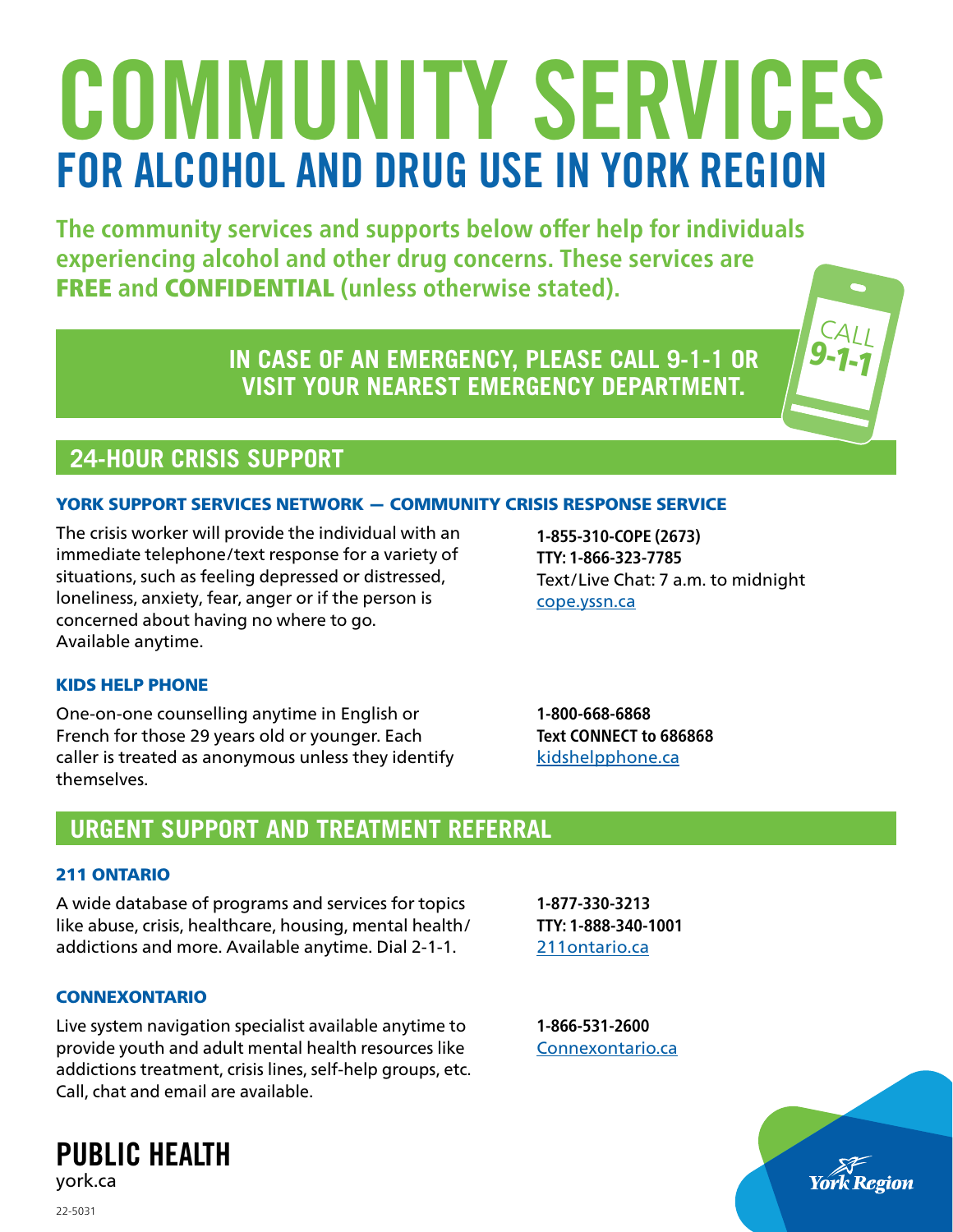#### ENHANCED CARE CLINICS

Offers programs for treating opioid addiction, as well as treatment for other substances including alcohol and prescription drugs. Assessment and treatment may be offered on the same day during walk-in clinic hours. Ontario Health Card required.

#### ONTARIO ADDICTION TREATMENT CENTRES

Offers services for drug addiction and programs for treating opioid addiction. Assessment and treatment may be offered on the same day during walk-in clinic hours. Ontario Health Card required.

Aurora: **905-505-0950** Aurora East: **905-841-3450** Thornhill: **905-707-7309** Newmarket: **905-895-8631** [enhancedcare.ca](https://www.enhancedcare.ca)

Info line for new patients: **1-877-937-2282** [oatc.ca](https://www.oatc.ca)

#### RAAM (RAPID ACCESS ADDICTION MEDICINE) CLINICS

Addiction Services Central Ontario is working in partnership with hospitals in York Region, South Simcoe and Toronto, to offer quick access to quality care. RAAM clinics are drop-in clinics for people needing assistance with substance use. No appointment needed. Show up during clinic hours with Ontario Health Card.

#### STREAMLINED ACCESS YORK REGION

A navigation and referral service that uses a streamlined application process to review applications and provide access to a number of mental health and supportive housing programs for individuals aged 16 and over, who are experiencing mental health and/ or addiction concerns. Partners with York Support Services Network (YSSN), Canadian Mental Health Association (CMHA – York and South Simcoe, LOFT Crosslinks Housing and Support Services, Addiction Services Central Ontario and Southlake Regional Health Centre.

#### TRUENORTH MEDICAL CLINICS

Offers programs for treating opioid addiction and treatment for other substances including alcohol and prescription drugs. Assessment and treatment may be offered on the same day during walk-in clinic hours. Ontario Health Card required.

**1-888-399-8342 289-221-4839** [asyr.ca/programs/rapidaccess](https://www.asyr.ca/programs/rapid-access-addiction-medicine-raam/)[addictionmedicine-raam](https://www.asyr.ca/programs/rapid-access-addiction-medicine-raam/)

**1-844-660-6602 289-340-0348** Monday to Friday, 8:30 a.m. to 4:30 p.m. [yssn.ca/streamlinedaccess](https://www.yssn.ca/streamlined-access)

**1-888-878-3563** [truenorthmedical.com](https://www.truenorthmedical.com)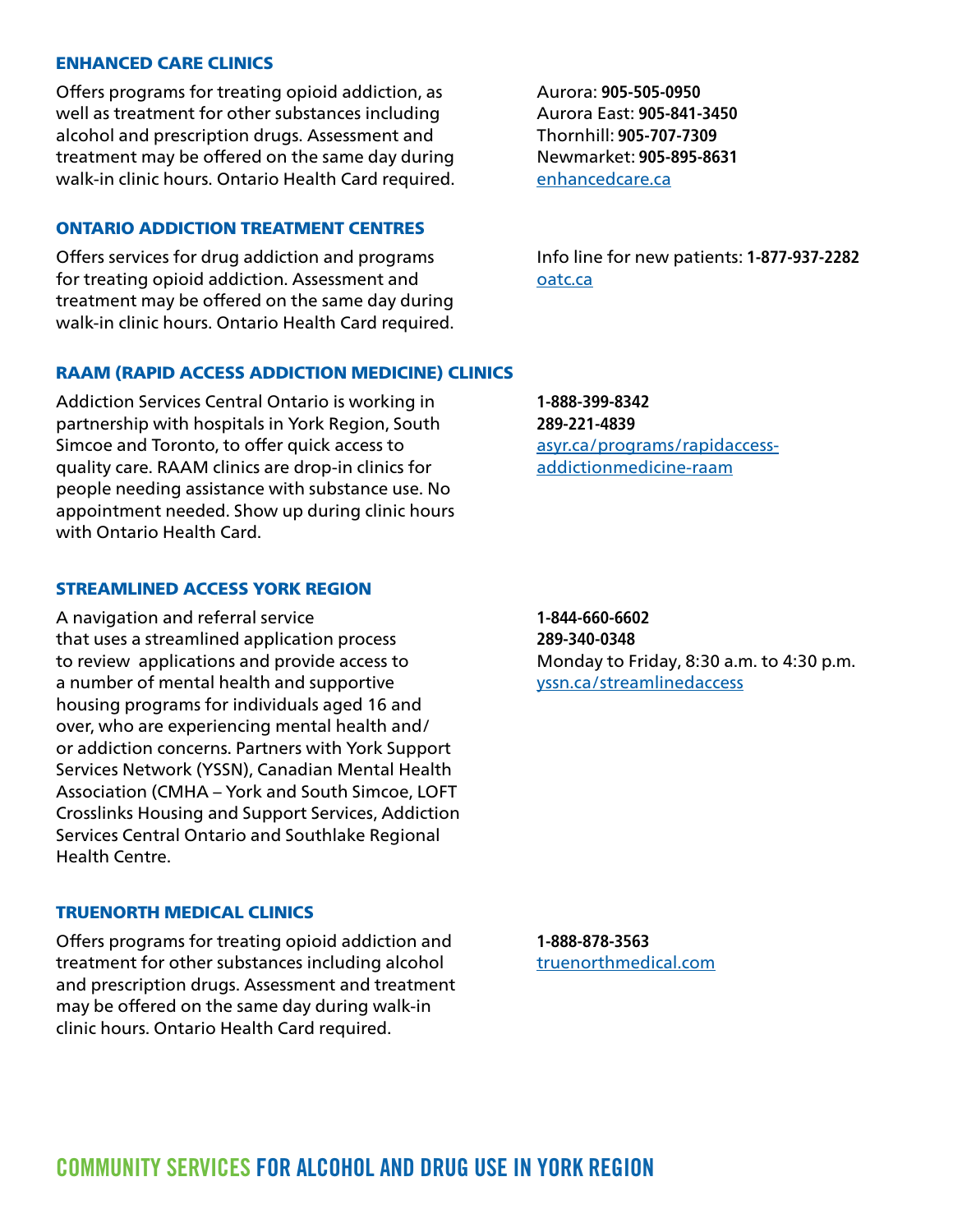## **SUPPORT GROUPS, TREATMENT BY REFERRAL**

#### ADDICTION SERVICES CENTRAL ONTARIO

Providing community treatment services, support and assistance to those struggling with substance use and problem gambling. Using a harm reduction approach to addiction treatment, those who wish to decrease their substance use or gambling and those who wish to quit entirely are equally supported. Most programs are available free of charge. Ontario Health Card is not required in order to access services.

**1-800-263-2288 905-841-7007** [helpwithaddictions](https://helpwithaddictions.ca/en/).ca

#### AL-ANON FAMILY GROUP AND ALATEEN

Support groups for family and friends of someone with an alcohol addiction.

#### ALCOHOLICS ANONYMOUS

Information, referrals and self-help group support for those with an alcohol addiction. Groups may be available in languages other than English.

Meeting information: **1-888-425-2666** [al-anon.org](https://al-anon.org)

**1-877-404-5591 416-487-5591** TTY: **1-866-831-4657** [aatoronto.org](https://www.aatoronto.org)

#### CARITAS SCHOOL OF LIFE THERAPEUTIC COMMUNITY

Offers programs and family support groups for people with addiction, mental health issues, behavioural problems and family issues. My Second Home mental health drop-in and Bee Well Project drop-in programs are free. Men's residential rehab program incurs a cost. Services are provided in English only.

**1-800-201-8138 416-748-9988** [caritas.ca](http://caritas.ca)

#### CENTRE FOR ADDICTION AND MENTAL HEALTH – ACCESS CAMH

Can provide patients, families, friends and health care professionals with general information about services, information regarding eligibility requirements and instructions on how to make a referral to CAMH, and support to self-refer for addictions services. Family members and friends may contact Access CAMH if they are concerned about a loved one's mental health or substance use. Interpretation services available to assist callers.

**416-535-8501,** press 2 Monday to Friday, 8:30 a.m. to 5 p.m. [camh.ca](https://www.camh.ca)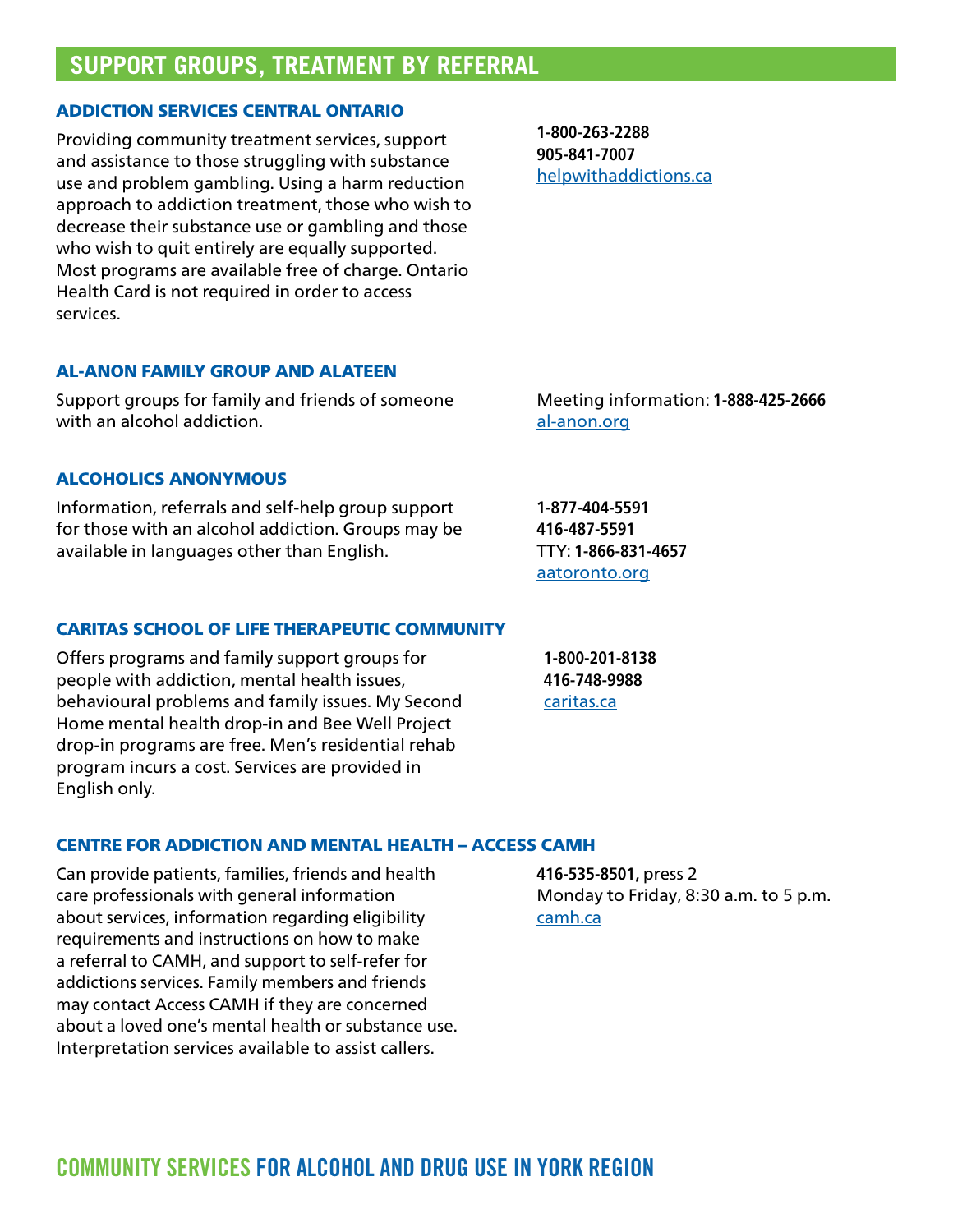#### CORNERSTONE TO RECOVERY

Helps men and women in recovery with alcohol and/or drug addiction through counselling, job skills and group support. Services available in English. Ninety-day residential treatment offered for men may incur a cost.

NARCOTICS ANONYMOUS (NA)

Non-profit fellowship/society of people struggling with drug addiction. A program of complete abstinence from all drugs. Groups may be available in languages other than English. NA World Services website [\(na.org\)](https://www.na.org) has additional resources.

#### SUNNYBROOK FAMILY NAVIGATION PROJECT

A non-profit program designed to provide expert navigation of the mental health and addictions service system for youth aged 13 to 26 and their families, who live in the Greater Toronto Area (Durham, Halton, Peel, Toronto and York). Has translation services.

**1-800-380-9367** (Messages will be responded to within one business day) [sunnybrook.ca/content/? page=family](https://sunnybrook.ca/content/?page=family-navigation-project)[navigationproject% 20](https://sunnybrook.ca/content/?page=family-navigation-project)

#### VITANOVA FOUNDATION, DRUG AND ALCOHOL REHABILITATION CENTRE

Provides a range of addiction-related services to individuals, families and the community at large. Client-centred agency, focused on addiction recovery and restoring the individual's potential as a valued member of a fully functioning family and a net contributor to the community. Ontario Health Card required for residential treatment for men.

**905-850-3690 416-744-8940** [vitanova.ca](http://vitanova.ca)

**1-888-696-8956**

**1-877-414-4464 416-410-3689** [anchorna.org](http://anchorna.org/anchorna/)

**905-762-1551**

[cornerstonetorecovery.com](https://cornerstonetorecovery.com)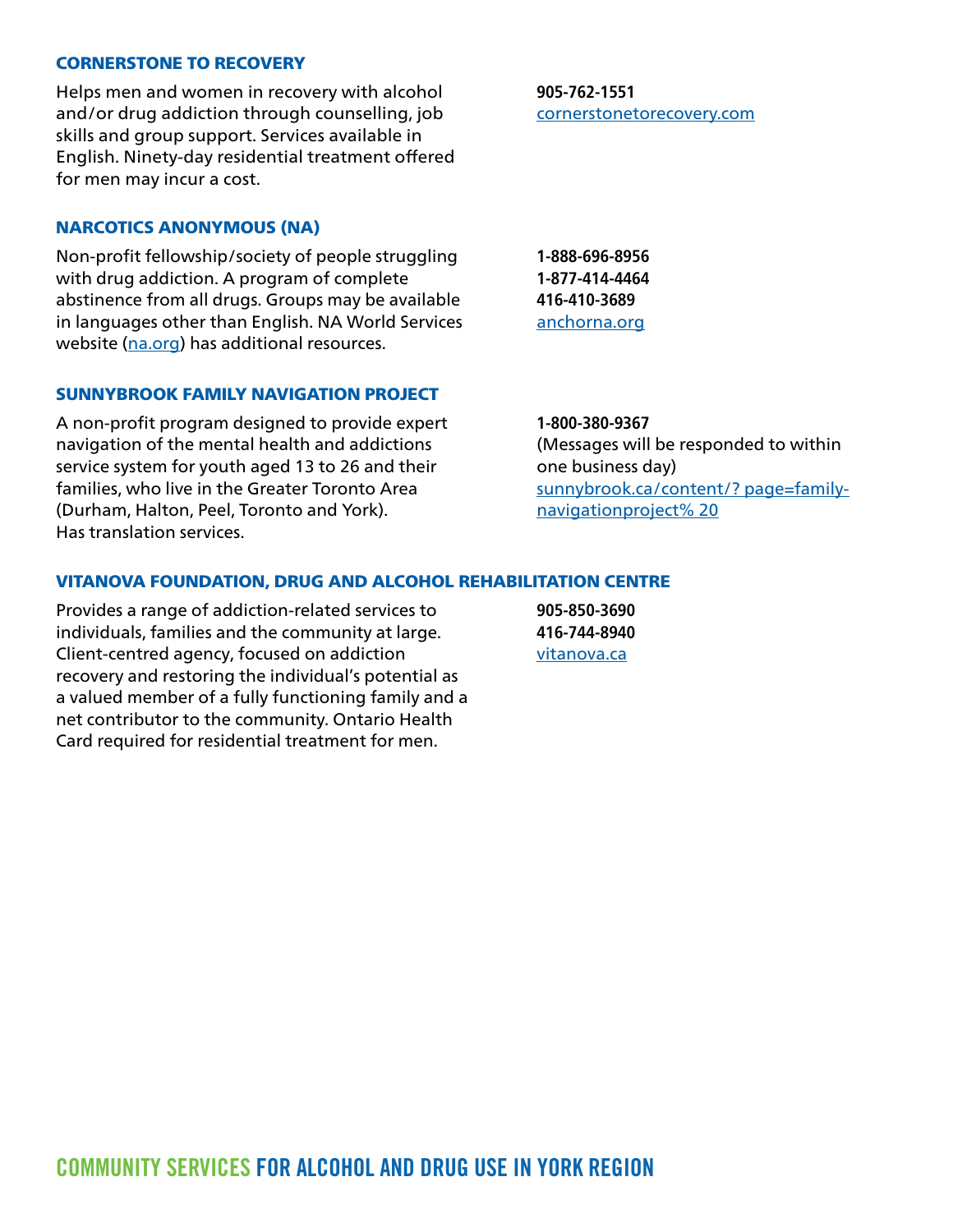## **OTHER SUPPORTS**

#### CAYR COMMUNITY CONNECTIONS

Offers a safe, inclusive space to access support and engage in self-determined pathways to wellbeing. Also, offers health and wellness support services for people living with and affected by HIV/ AIDS. Harm reduction supplies for those who use drugs. Inclusive and safe spaces for members of the 2SLGBTQ+ community and their allies through the My House Rainbow Meeting Spaces.

BLUE DOOR

Provides safe and supportive emergency housing and supports for people who are at risk of or are homeless. Case management, referrals to services that address addiction services, criminal justice, mental health and more. East Gwillimbury: Leeder Place for families, Porter Place for men; Newmarket: Kevin's Place for male youth.

**1-800-243-7717** [cayrcc.org](https://cayrcc.org)

**1-888-554-5525 905-898-1015** [bluedoor.ca](https://bluedoor.ca)

**1-866-345-0183**

#### CANADIAN MENTAL HEALTH ASSOCIATION, YORK AND SOUTH SIMCOE

Helps people learn how to maintain their mental health, look for and identify the signs of mental illness and get help and support when they need it. Provides a wide range of services to assist individuals with their recovery. Multi-disciplinary team of professionals are dedicated to helping people achieve their optimum level of mental health. Some staff can speak languages other than English and interpretation services are available.

#### COMMUNITY FAMILY SERVICES OF ONTARIO

A non-profit, accredited professional counselling, family services and settlement agency with a focus on Chinese Canadians, offering both linguistically and culturally sensitive services to individuals and families in need of counselling and settlement services.

**905-841-3977** [cmha-yr.on.ca](https://cmha-yr.on.ca)

Central Intake: **1-866-345-0183 ext. 3321**

**1-866-979-8298 416-979-8299** [cfso.care](https://cfso.care/)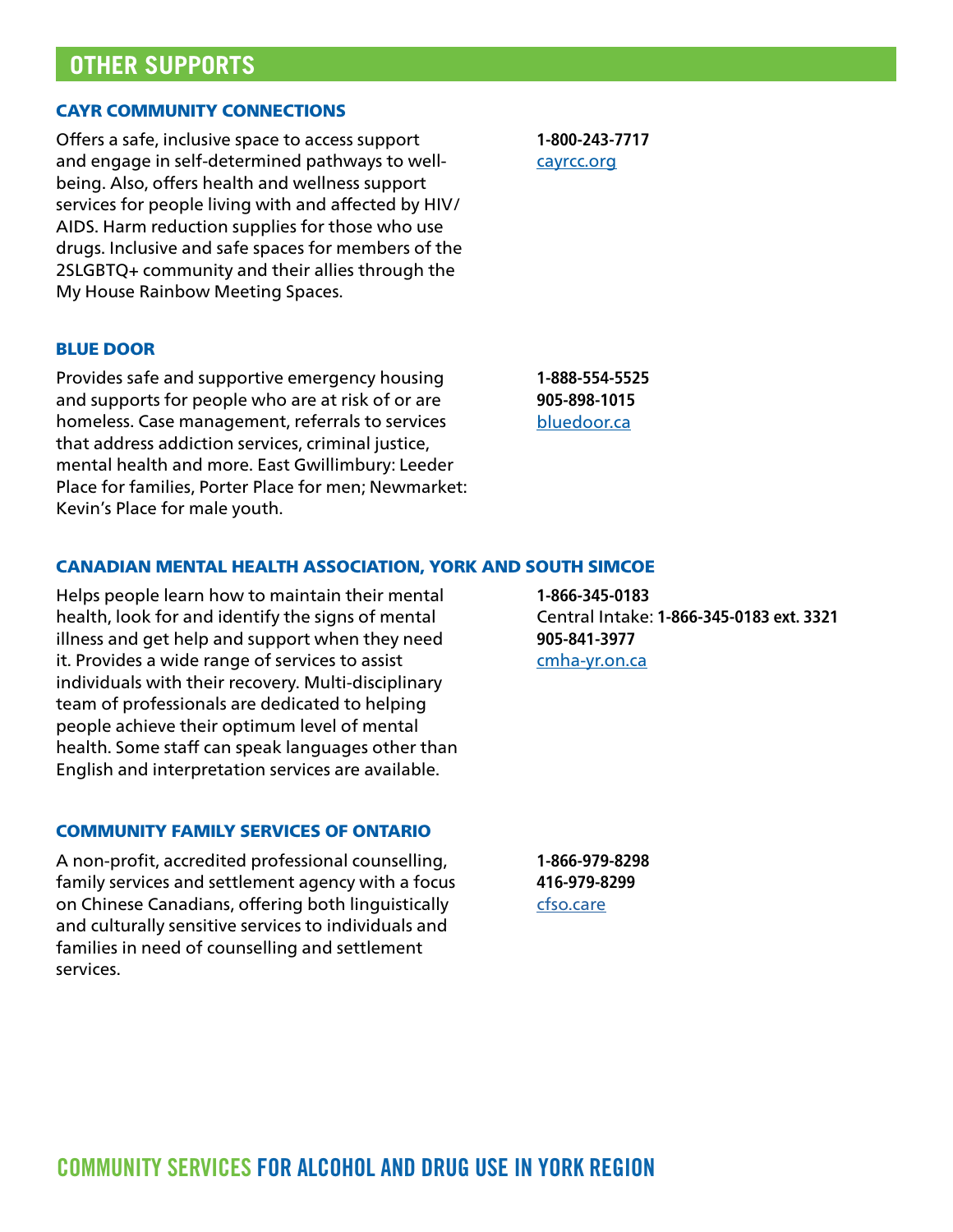#### [good2talk.ca](https://good2talk.ca)

GOOD2TALK: ONTARIO'S POST-SECONDARY STUDENT HELPLINE

services for post-secondary students aged 17 to 25 years old. Counselling available in English or French anytime.

Offers phone counselling, information and referral

#### INN FROM THE COLD

Drop-in program provides mental health/ addictions/housing support. Has meals/snacks/ laundry. Shelter program (November to April) for homeless men and women over age of 16.

**905-895-8889** [innfromthecold.ca](http://www.innfromthecold.ca)

**1-866-925-5454**

#### JOHN HOWARD SOCIETY

Provides effective, just and humane responses to crime and its causes, including addiction. Have individual and group counselling and referral services.

#### KRASMAN CENTRE

Drop-in program provides support, recovery workshops and group activities from a harm reduction approach led by staff with personal substance use experience. Includes support for addictions, coping for family, mental health and trauma.

**905-895-9943** [johnhoward.on.ca/yorkregion](https://johnhoward.on.ca/yorkregion/)

**1-888-780-0724 905-780-0491** Crisis Line: **1-888-777-0979** [krasmancentre.com](https://krasmancentre.com)

#### LOFT CROSSLINKS STREET OUTREACH AND SERVICES NETWORK/OUTREACH VAN

A comprehensive and coordinated network of services for the homeless in York Region. Brings together community outreach, housing, medical and addiction services, financial support, social and peer support and mental health services. Street Outreach Van: offers mental health support, condoms, needle exchange, assistance in finding shelter and transport for first-time access to shelter, and survival supplies (food, clothing, sleeping bags, tarps and tents).

**416-979-1994** Street Outreach Van: **1-866-553-4053 905-853-3400** (Van operates seven days a week, from 2 p.m. to 9 p.m.) [loftcs.org](https://www.loftcs.org)